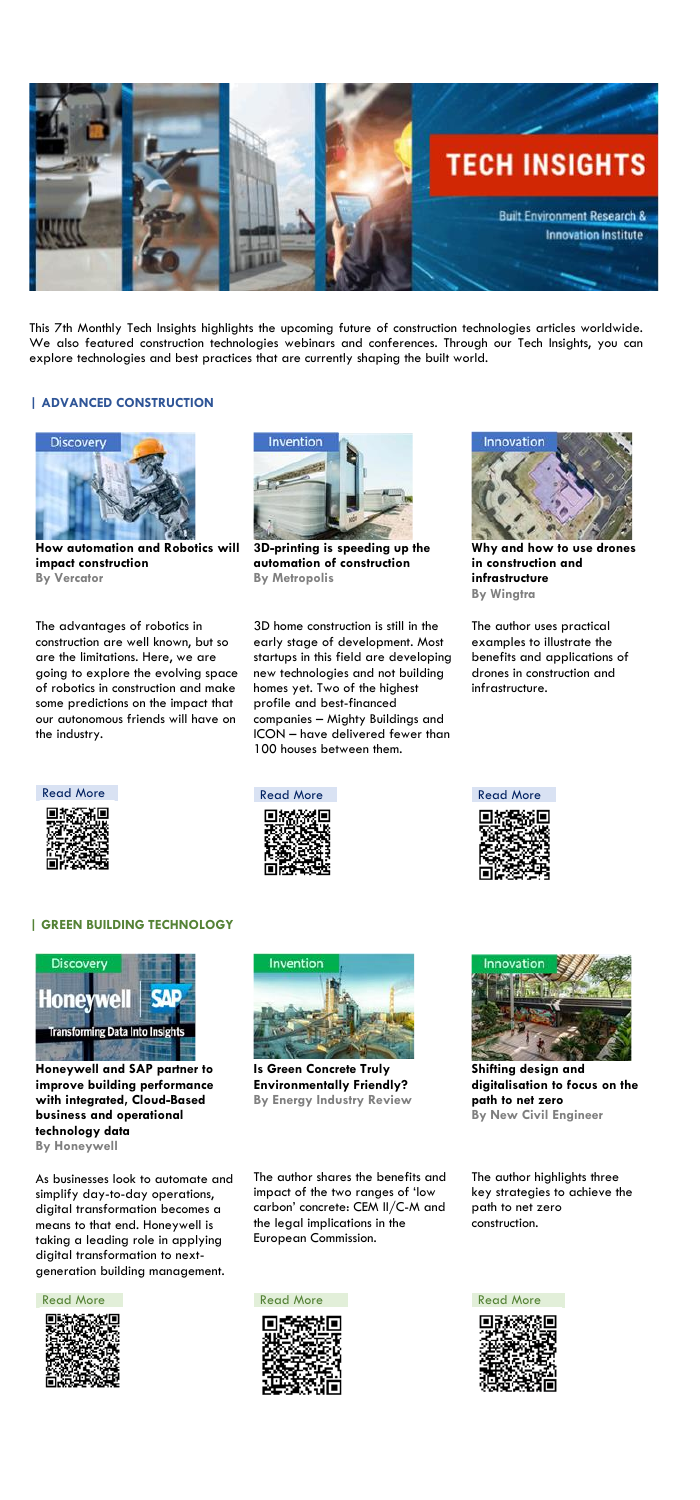# **| DIGITALISATION**



**Top 10 Digital Transformation Trends by Forbes**



**Accelerating Digital Transformation Through BIM by Dodge Construction Network**



**The next normal in construction by McKinsey**

There were rapid technology growth and digital transformation accelerated at scale in the past, including areas like AI and data analytics. Daniel Newman from Forbes will give us his top ten digital transformation predictions.

The Build Environment sector is adopting various solutions for outcomes improvements, e.g. productivity gains, risk management and effective stakeholders engagements. Dodge Construction Network is partnering with Autodesk and their research partners to provide us a market report with key topic on accelerating digital transformation though BIM.

It is crucial for executives to understand the changes COVID-19 has brought towards the business models and industry dynamics here. Let's find out more from the report of McKinsey & Company on how the technology progress and disruptive new entrants will trigger industry overhaul.



## **| YouTube Videos**



### **IEEE International Conference on Robotics and Automation**

### **The Future of Construction is... Manufacturing?**

### **5G application of construction machinery remote control**

China's Largest Robot Exhibition is China's only national, international and professional robotic intelligent exhibition. It is the largest and most authoritative robot event in the Asia-Pacific region.



The list comprises of the trending technologies and the ones that are booming currently. These Future Technologies are exciting and come with a broad range of usage that will make our lives easier.





[View Here](https://youtu.be/k3GA9-Yo_D8) View Here View Here View Here View Here



[Read More](https://www.mckinsey.com/~/media/McKinsey/Industries/Capital%20Projects%20and%20Infrastructure/Our%20Insights/The%20next%20normal%20in%20construction/The-next-normal-in-construction.pdf) **Read More** Read More **Read More** Read More



The trial aims to verify the improved workability and quality of remote construction by applying the largecapacity, low-latency communication featured in 5G to construction machinery.

| 2017, 2018,<br>2019, 2020<br>and 2021 | <b>Past Computational BIM Workshops</b><br>Human-Machine Cognition with Computational BIM by Mr<br>٠<br>Chandrashekhar Hampiholi (Surbana Jurong)<br>Python for Architects and Engineers by Mr Vignesh Kaushik,<br>$\bullet$<br>(Gensler)<br>BIM Modelling Strategy for Facility/Asset Management by<br>$\bullet$<br>Reema (GraphiSoft SGMY)<br>And many more<br>٠ | <b>Visit Here</b> |
|---------------------------------------|--------------------------------------------------------------------------------------------------------------------------------------------------------------------------------------------------------------------------------------------------------------------------------------------------------------------------------------------------------------------|-------------------|
| 2021                                  | Past Webinars on Urban Sustainability R&D e-symposia<br>Opening Webinar by Minister Desmond<br>Smart Estates: Adapting to a Disrupted World<br>٠<br>Dealing with the Deep Uncertainty of Sea Level Rise<br>$\bullet$<br>BE the Future Webinar: Cutting-edge Technologies for Built<br>$\bullet$<br><b>Environment Sector</b><br>And many more                      | <b>Visit Here</b> |